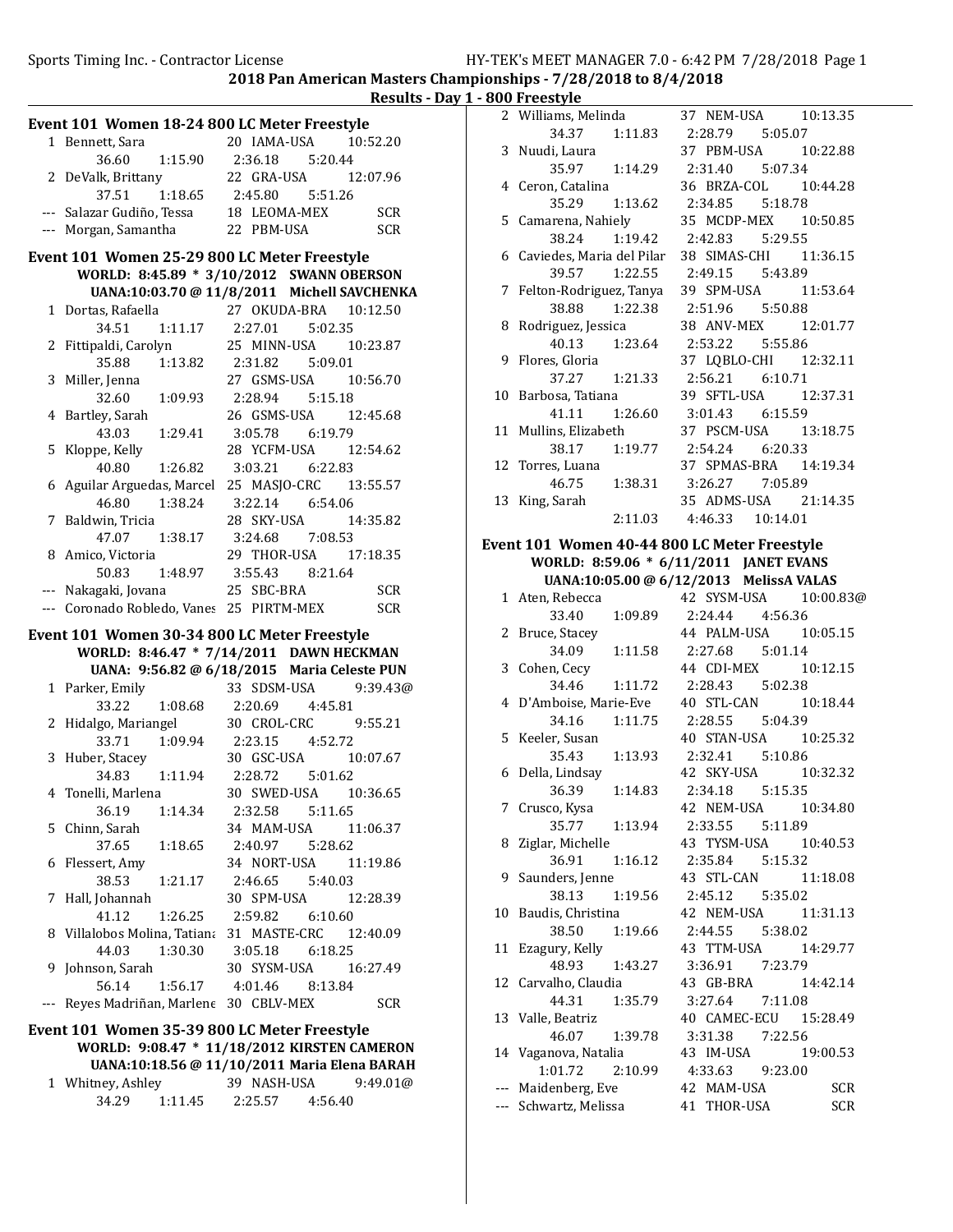Results - Day 1 - 800 Freestyle

|    | Event 101 Women 45-49 800 LC Meter Freestyle |                                             |
|----|----------------------------------------------|---------------------------------------------|
|    |                                              | WORLD: 9:24.11 * 8/5/2007 K.PIPES-NEILSEN   |
|    |                                              | UANA: 9:59.40 @ 6/12/2013 Charlotte PETERSE |
|    | 1 Varlas, Melissa                            | 45 SYSM-USA<br>10:35.55                     |
|    | 36.35<br>1:15.35                             | 2:34.71<br>5:14.89                          |
|    | 2 Hankins, Malena                            | 45 AWJ-USA 10:36.78                         |
|    | 1:16.84<br>36.88                             | 2:37.68<br>5:18.70                          |
| 3  | Nieto, Alexandra                             | 46 SKY-USA<br>10:41.09                      |
|    | 36.56<br>1:16.61                             | 2:37.54 5:19.51                             |
| 4  | Day, Nadine                                  | 48 INDY-USA<br>10:50.72                     |
|    | 35.94<br>1:13.56                             | 2:30.95   5:12.45                           |
| 5. | Texel, Paula                                 | 48 SPM-USA<br>11:06.00                      |
|    | 36.59<br>1:16.21                             | 2:38.76 5:27.20                             |
| 6  | LeClair, Dale                                | 49 SPM-USA<br>11:14.28                      |
|    | 38.40<br>1:20.30                             | 2:46.90 5:36.48                             |
| 7  | Rojas, Jenny<br>40.30 1:24.36                | 47 CROL-CRC 11:36.26                        |
|    |                                              | 2:53.08 5:49.75<br>45 LRC-MEX               |
| 8  | Urdapilleta, Karla<br>41.46<br>1:27.32       | 12:23.26<br>3:00.40<br>6:08.69              |
| 9  | Nakagawa, Angela                             | 47 PEMA-PER 12:25.38                        |
|    | 41.48<br>1:26.68                             | 3:00.54<br>6:11.02                          |
| 10 | Rodriguez Aristizaba, My                     | 49 ACUCO-COL 12:48.97                       |
|    | 33.89<br>1:25.46                             | 3:02.02 6:19.30                             |
| 11 | Pusch, Judy                                  | 49 ASC-USA<br>13:12.82                      |
|    | 44.57<br>1:33.26                             | 3:13.12 6:33.77                             |
|    | 12 Oliveira, Jeanne                          | 47 UJS-BRA<br>13:16.95                      |
|    | 42.00<br>1:30.05                             | 3:12.36<br>6:37.07                          |
| 13 | Sega, Ally                                   | 45 CONN-USA 15:09.70                        |
|    | 52.49<br>1:48.19                             | 3:44.97 7:35.93                             |
|    | 14 Greene, Dana                              | 49 NCMS-USA 15:17.77                        |
|    | 46.21                                        |                                             |
|    | --- Jimenez Villa, Victoria                  | 49 AQAMA-COL<br><b>NS</b>                   |
|    | --- Cinencio, Grace                          | 46 AMAZ-MEX<br><b>SCR</b>                   |
|    | --- Denison, Stephanie                       | 48 DAM-USA<br><b>SCR</b>                    |
|    | --- Simmons, Lynne                           | 49 NEM-USA<br><b>SCR</b>                    |
|    | Event 101 Women 50-54 800 LC Meter Freestyle |                                             |
|    |                                              | WORLD: 9:34.12 * 7/23/2016 SUSAN PRESTON    |
|    |                                              | UANA:10:14.90 @ 6/12/2013 Eney JONES        |
| 1  | Campbell, Patricia 54 RIDG-USA               | 10:07.31@                                   |
|    | 35.84<br>1:14.12                             | 2:30.83<br>5:03.97                          |
|    | 2 Countryman, Marianne                       | 54 GAJA-USA<br>10:25.44                     |
|    | 34.88<br>1:13.10                             | 5:12.33<br>2:33.47                          |
| 3  | Petersen, Charlotte                          | 54 SPM-USA<br>10:27.47                      |
|    | 35.28<br>1:13.41                             | 2:31.51<br>5:10.07                          |
| 4  | Friedlander, Rebecca                         | 52 SNM-USA<br>10:29.88                      |
|    | 35.89<br>1:14.69                             | 2:34.00<br>5:13.31                          |
| 5  | Elias-Williams, Maria                        | 54 PALM-USA<br>10:34.56                     |
|    | 1:13.84<br>35.42                             | 2:33.62<br>5:13.81                          |
| 6  | Venne, Chantal                               | 54 STL-CAN<br>10:49.94                      |
|    | 35.22<br>1:14.13                             | 5:19.21<br>2:34.30                          |
| 7  | Salazar, Lynn                                | 52 NCMS-USA<br>10:50.52                     |
|    | 37.40<br>1:18.18                             | 2:40.75<br>5:25.62                          |
| 8  | Chapdelaine, Josee                           | 51 CAMO-CAN<br>11:12.89                     |
|    | 36.63<br>1:16.26                             | 2:39.39<br>5:30.61                          |
| 9  | Grundhoefer, Marianne                        | 54 ESMS-USA<br>11:36.26                     |
|    | 38.65<br>1:21.34                             | 2:49.34<br>5:46.98                          |

|    | 10 Clark, Dawn                               | 54 SPM-USA<br>11:42.05                      |
|----|----------------------------------------------|---------------------------------------------|
|    | 39.42<br>1:22.69                             | 2:51.23   5:48.13                           |
|    | 11 Goldschmidt, Claudia                      | 51 SYSM-USA 12:02.36                        |
|    | 38.17<br>1:21.05                             | 2:50.83 5:56.37                             |
|    | 12 Hallman-Kenner, Cathy                     | 53 PALM-USA 12:04.36                        |
|    | 42.38<br>1:28.78                             | 3:01.06 6:03.89                             |
|    | 13 Schwartz, Jodi                            | 50 SPM-USA 12:49.98                         |
|    | 43.11 1:30.29                                | 3:06.77 6:18.98                             |
|    | 14 Chutrau, Paula                            | 54 ETAND-ARG 13:50.27                       |
|    | 46.17 1:37.45                                | 3:21.88 6:52.51                             |
|    | 15 Elliott, Daphne                           | 50 SYSM-USA 14:03.63                        |
|    | 1:35.25<br>44.60                             | 3:20.94 6:58.39                             |
|    | 16 Goodwin, Cathy                            | 53 PBM-USA 14:03.81                         |
|    | 1:37.34<br>46.00                             | 3:23.83 6:56.63                             |
|    | 17 Escandon Guarnizo, Mari                   | 53 ACUCO-COL 14:07.86                       |
|    | 52.45<br>1:45.04                             | 3:31.23 7:02.72                             |
|    | 18 Ness, Karen                               | 50 TBAM-USA  14:15.97                       |
|    | $49.16$ 1:42.52                              | 3:30.42 7:08.26                             |
|    | 19 Minozzo, Katia                            | 53 GB-BRA<br>14:58.04                       |
|    | 1:42.49 3:35.81<br>48.75                     | 7:25.08                                     |
| 20 | Agredano Moreno, Maru                        | 54 SPORT-MEX 15:16.79                       |
|    | 46.44<br>1:40.70                             | 3:35.41 7:27.82                             |
| 21 | Ortiz, Celina                                | 54 AMAZ-MEX 15:26.57                        |
|    | 53.01 1:47.88                                | 3:43.04 7:36.63                             |
|    | 22 Crook, Michelle                           | 51 FACT-USA<br>16:05.41                     |
|    | 51.17 1:48.50                                | 3:48.98 7:57.68                             |
| 23 | Fiedler Lord, Olympia                        | 53 UC07-USA 16:15.88                        |
|    | 1:54.90                                      | 3:57.38 8:08.28                             |
|    | 24 Matamoros, Marianela                      | 53 ELMIL-CRC 17:17.71                       |
|    | 54.09                                        | 4:02.78 8:27.20                             |
|    | 25 Samberg, Amy                              | 54 DDSA-USA 18:49.65                        |
|    |                                              | 59.80  2:07.08  4:31.40  9:23.06            |
|    | --- Bogue, Sherri                            | 54 SPM-USA<br><b>SCR</b>                    |
|    | Event 101 Women 55-59 800 LC Meter Freestyle |                                             |
|    |                                              | WORLD: 9:44.76 * 2/25/2017 LYNN MARSHALL    |
|    |                                              | UANA:11:10.25 @ 6/18/2015 Leticia CASTRO NE |
|    | 1 Najjar, Ellie                              | 57 CMS-USA 10:38.47@                        |
|    | 35.92                                        | 1:14.22  2:33.87  5:15.28                   |
|    | 2. Ciamna-Wise Cindy                         | 58 SKY-USA 10.56.60                         |

| 35.92 1:14.22          |               | 2:33.87 5:15.28   |                       |
|------------------------|---------------|-------------------|-----------------------|
| 2 Ciampa-Wise, Cindy   |               | 58 SKY-USA        | 10:56.60              |
| 38.14 1:19.26          |               | 2:42.39 5:25.72   |                       |
| 3 Castro Neri, Leticia |               |                   | 58 ANV-MEX 11:01.47   |
| 38.48 1:19.27          |               | 2:42.31 5:29.42   |                       |
| 4 Irish Bostic, Linda  |               |                   | 55 PBM-USA 11:12.77   |
|                        | 38.05 1:18.55 | 2:41.96 5:31.15   |                       |
| 5 Letarte, Sylvie      |               |                   | 55 MBC-CAN 12:07.95   |
|                        | 42.05 1:26.84 | 2:58.18 6:02.44   |                       |
| 6   Cabda, Maria       |               |                   | 55 ELMIL-CRC 12:09.82 |
|                        | 40.64 1:25.57 | 2:57.47 6:01.98   |                       |
| 7 Kelly, Mary Shawn    |               |                   | 56 SFTL-USA 12:50.36  |
|                        | 42.05 1:28.21 | 3:04.56 6:20.97   |                       |
| 8 Gallardo, Myriam     |               |                   | 57 QB-CHI 12:59.05    |
| 44.17                  |               | $3:10.41$ 6:28.04 |                       |
| 9 Hernandez, Josephine |               |                   | 56 ELMIL-CRC 13:04.78 |
| 43.63 1:31.44          |               |                   |                       |
| 10 Gonzalez, Ana       |               |                   | 56 ELMIL-CRC 13:12.89 |
|                        | 43.45 1:31.47 | 3:11.02 6:32.06   |                       |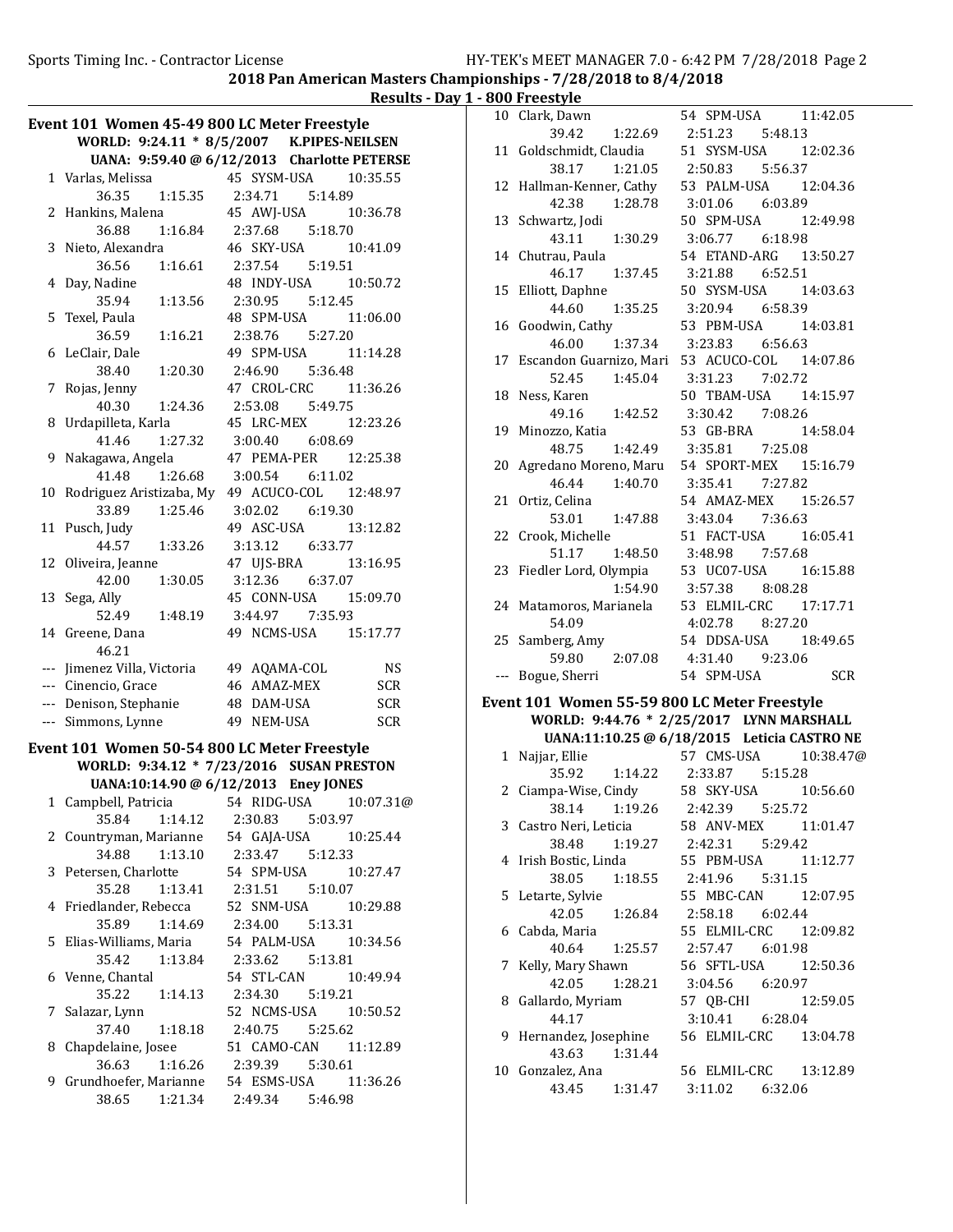|                                              | 2018 Pan American Masters Championships - 7728 |                  |
|----------------------------------------------|------------------------------------------------|------------------|
|                                              | Results - Day 1 - 800 Freestyle                |                  |
|                                              | (Event 101 Women 55-59 800 LC Meter Freestyle) | 18 Rico, Olga    |
| 11 Milani, Mara                              | 59 ENDUR-BRA<br>13:13.74                       | 1:04.95          |
| 43.33<br>1:30.91 3:09.09                     | 6:29.38                                        | 19 Cobetto, Lo   |
| 12 Hooe, Donna                               | 56 GAJA-USA<br>14:29.72                        | 1:08.77          |
| 1:35.60<br>45.22                             | 3:23.57<br>7:05.00                             | 20 Munro, Nai    |
| 13 Chin-Ogilvie, Adrienne                    | 58 SFTL-USA<br>16:43.30                        | 1:15.02          |
| 54.32<br>1:55.26                             | 4:00.65<br>8:18.92                             | --- Cordero, M   |
| 14 Frabetti Oliveira Ve, Unkr 57 MASPR-BRA   | 16:48.20                                       | --- Gomes, Ma    |
| 51.49<br>1:49.44                             | 3:57.68<br>8:16.46                             |                  |
| 15 Clavijo, Teresa                           | 17:55.49<br>57 DELMA-VEN                       | Event 101 Wol    |
| 1:00.51<br>2:07.52                           | 4:21.03<br>8:50.86                             | <b>WORLD:</b>    |
| 16 Da Silva, Josiane                         | 57 BRMAS-BRA<br>19:54.62                       | <b>UANA:</b>     |
| 1:02.79<br>2:16.07                           | 4:48.38<br>9:55.23                             | 1 Vaca, Laura    |
| 17 Montero Calderon, Marta 58 PIRAT-CRC      | 20:43.63                                       | 37.45            |
| 1:07.32<br>2:24.10                           | 5:00.98<br>10:15.62                            | 2 Rust, Cathe    |
| --- Jones, Eney                              | 58 PBM-USA<br>NS                               | 42.45            |
| --- Harasz, Melissa                          | 58 SPM-USA<br><b>SCR</b>                       | 3 Spence, Dia    |
| --- Brown, Denise                            | 59 MICH-USA<br>SCR                             | 39.97            |
|                                              |                                                | 4 Craffey, Joa   |
| --- Parker Palace, Kelly 57 RMSC-USA         | <b>SCR</b>                                     | 43.09            |
| Event 101 Women 60-64 800 LC Meter Freestyle |                                                | 5 Miller, Cele   |
| WORLD:10:27.71 * 7/8/2011 LAURA VAL          |                                                | 40.68            |
|                                              | UANA:11:01.63 @ 6/18/2015 Laura Rebeca VACA    | 6 Moore, Me      |
| 1 Ritter, Susan                              | 61 CSMT-USA<br>10:46.10@                       | 43.58            |
| 36.40                                        | 1:15.96 2:36.72<br>5:20.64                     | 7 Halfacre, St   |
| 2 Pfinsgraff, Joan                           | 64 MARY-USA<br>11:09.07                        | 40.69            |
| 37.01<br>1:16.46 2:37.77                     | 5:25.02                                        | 8 Canaval, Ar    |
| 3 Burton, Tamara                             | 60 PBM-USA<br>11:37.14                         | 45.43            |
| 1:23.44 2:52.25<br>39.93                     | 5:47.86                                        | 9 Quintero, M    |
| 4 Grilli, Tracy                              | 61 NEM-USA<br>11:37.54                         | 51.48            |
|                                              |                                                |                  |
| 38.63<br>1:21.40                             | 2:48.48<br>5:44.50                             | 10 Van Ast, Na   |
| 5 Steinmann, Sharon                          | 60 SPM-USA<br>11:53.93                         | 49.99            |
| 39.43<br>1:22.52 2:50.23                     | 5:48.61                                        | 11 Evans, Mer    |
| 6 Neville, Cathy                             | 61 SDSM-USA<br>11:58.59                        | 48.43            |
| 38.31<br>1:21.28                             | 2:50.41<br>5:53.56                             | 12 Baiocchi, M   |
| 7 Dolan LaMar, Diana                         | 61 LVM-USA<br>11:58.89                         | 50.88            |
| 39.91<br>1:22.57                             | 2:52.59<br>5:55.53                             | 13 Erickson, M   |
| 8 Gebhardt, Susan                            | 62 GSMS-USA<br>12:32.58                        | 55.87            |
| 40.41  1:25.51  2:59.14  6:11.57             |                                                | 14 Magalhaes,    |
| 9 Llorente, Yolanda                          | 60 CPCE-ARG<br>12:56.15                        | 53.48            |
| 44.34<br>1:30.66                             | 3:07.23<br>6:23.85                             | 15 Courtois, L   |
| 10 Penn, Ginger                              | 62 GAJA-USA<br>13:11.10                        | 54.98            |
| 41.77<br>1:27.49                             | 3:06.01<br>6:28.76                             | 16 Barrios, Glo  |
| 11 Fisk, Debbie                              | 61 FACT-USA<br>13:20.54                        | 57.05            |
| 43.16<br>1:31.28                             | 3:12.62<br>6:37.91                             | 17 Geromel Bo    |
| 12 Hinson, Jan                               | 64 ESMS-USA<br>15:17.84                        | 1:01.79          |
| 48.75<br>1:47.55                             | 7:38.15<br>3:42.81                             | --- Jinesta Aria |
| 13 Arango, Silvia                            | 62 AQAMA-COL<br>15:32.67                       | --- Yoder, Mar   |
| 50.52<br>1:46.53                             | 3:43.65<br>7:40.84                             | --- Lyman, Car   |
| 14 Restrepo, Maria                           | 60 ACUCO-COL<br>15:51.87                       |                  |
| 51.84<br>1:49.21                             | 7:49.72                                        | Event 101 Wol    |
|                                              | 3:48.64                                        | <b>WORLD:</b>    |
| 15 Gutierrez, Angelica                       | 60 AMAZ-MEX<br>16:37.66                        | <b>UANA:</b>     |
| 54.15<br>1:53.90                             | 4:00.42<br>8:13.17                             | 1 Boak, Caro     |
| 16 Reyes, Victorina                          | 61 FMN-MEX<br>16:46.07                         | 42.63            |
| 54.75<br>1:56.38                             | 4:02.29<br>8:16.09                             | 2 Menard, Jo     |
| 17 Romanos, Silvia                           | 61 AST-COL<br>17:55.93                         | 43.54            |
| 58.54<br>2:05.32                             | 4:21.96<br>8:57.01                             |                  |

|     | <u>ouu rieestyle</u>                                                                 |                                              |
|-----|--------------------------------------------------------------------------------------|----------------------------------------------|
|     | 18 Rico, Olga                                                                        | 60 ACUCO-COL 18:06.76                        |
|     | $1:04.95$ $2:12.81$                                                                  | 4:30.68 9:04.62                              |
|     | 19 Cobetto, Louise                                                                   | 64 CAMO-CAN<br>21:02.44                      |
|     | 2:26.27<br>1:08.77                                                                   | 5:08.70  10:37.69                            |
|     | 20 Munro, Nancy                                                                      | 60 PBM-USA<br>22:13.23                       |
|     | 2:38.78<br>1:15.02                                                                   | 5:24.93 10:56.64                             |
|     | --- Cordero, Maria Carmen                                                            | <b>NS</b><br>64 MPROV-CHI                    |
|     | --- Gomes, Maria                                                                     | 64 CMSP-BRA<br><b>SCR</b>                    |
|     |                                                                                      |                                              |
|     | Event 101 Women 65-69 800 LC Meter Freestyle<br>WORLD:10:49.60 * 7/15/2017 LAURA VAL |                                              |
|     |                                                                                      | UANA:12:33.36 @ 6/18/2015 Lilia Ester VACA   |
|     |                                                                                      | 65 ANV-MEX                                   |
|     | 1 Vaca, Laura<br>37.45<br>1:19.17                                                    | 11:24.63@                                    |
| 2   | Rust, Catherine                                                                      | 5:39.19<br>2:44.72<br>65 PBM-USA<br>12:01.81 |
|     | 42.45                                                                                | 2:57.03<br>5:58.19                           |
| 3   | 1:26.77<br>Spence, Diane                                                             | 65 0*H*-USA<br>12:07.89                      |
|     | 39.97<br>1:23.73                                                                     | 2:54.77   5:59.73                            |
| 4   | Craffey, Joan                                                                        | 65 PBM-USA<br>12:15.39                       |
|     | 43.09<br>1:28.91                                                                     | 3:02.85 6:09.84                              |
|     | 5 Miller, Celeste                                                                    | 68 SNM-USA 12:31.78                          |
|     | 1:27.92<br>40.68                                                                     | 3:03.69 6:15.00                              |
|     | 6 Moore, Meredith                                                                    | 69 SYSM-USA<br>13:23.90                      |
|     | 1:32.86<br>43.58                                                                     | 3:17.52 6:41.16                              |
| 7   | Halfacre, Susan                                                                      | 66 GSC-USA<br>13:38.85                       |
|     | 40.69<br>1:25.72                                                                     | 2:59.68 6:13.32                              |
| 8   | Canaval, Ana                                                                         | 67 TERR-PER 13:40.39                         |
|     | 45.43 1:36.93                                                                        | 3:20.57 6:48.84                              |
| 9   | Quintero, Myriam                                                                     | 69 ACUCO-COL 13:53.57                        |
|     | 1:45.36<br>51.48                                                                     | 3:32.35<br>7:01.99                           |
|     | 10 Van Ast, Nancy                                                                    | 67 PALM-USA<br>14:37.06                      |
|     | 49.99<br>1:44.28                                                                     | 3:36.41<br>7:18.49                           |
| 11  | Evans, Merry                                                                         | 15:19.13<br>67 FACT-USA                      |
|     | 48.43<br>1:43.65                                                                     | 3:39.30<br>7:32.28                           |
|     | 12 Baiocchi, Marise                                                                  | 65 BRMAS-BRA 15:24.97                        |
|     | 50.88<br>1:48.34                                                                     | 3:46.12<br>7:38.03                           |
|     | 13 Erickson, Martha                                                                  | 67 NASH-USA<br>15:58.60                      |
|     | 1:54.80<br>55.87                                                                     | 3:55.50<br>7:58.06                           |
|     | 14 Magalhaes, Helane                                                                 | 67 DSTAK-BRA<br>16:39.24                     |
|     | 53.48<br>1:51.10                                                                     | 3:52.04 8:03.02                              |
|     | 15 Courtois, Lina                                                                    | 67 MACC-CAN<br>16:50.78                      |
|     | 54.98<br>1:56.65                                                                     | 4:02.31<br>8:19.47                           |
| 16  | Barrios, Gloria                                                                      | 67 AQAMA-COL<br>17:16.07                     |
|     | 57.05<br>2:02.96                                                                     | 8:44.29<br>4:18.32                           |
|     | 17 Geromel Bezerra de M, U                                                           | 65 MASPR-BRA<br>18:42.81                     |
|     | 1:01.79<br>2:09.86                                                                   | 4:31.82<br>9:13.57                           |
|     | --- Jinesta Arias, Marta                                                             | 65 MASJO-CRC<br>SCR                          |
|     | --- Yoder, Margie                                                                    | 66 CMS-USA<br><b>SCR</b>                     |
| --- | Lyman, Carolyn                                                                       | 68 UTAH-USA<br><b>SCR</b>                    |
|     | Event 101 Women 70-74 800 LC Meter Freestyle                                         |                                              |
|     |                                                                                      | WORLD:12:13.07 * 11/1/2009 YOSHIKO OSAKI     |
|     |                                                                                      | UANA:13:24.65 @ 11/10/2011 Maria Salvadora M |
| 1   | Boak, Carolyn                                                                        | 73 WMST-USA<br>12:37.06@                     |
|     |                                                                                      |                                              |

|                  | 42.63 1:30.57 | $3:06.14$ $6:17.16$  |  |
|------------------|---------------|----------------------|--|
| 2 Menard, Joanne |               | 70 MMAC-USA 13:24.91 |  |
|                  | 43.54 1:35.37 | 3:23.28 6:45.35      |  |
| 3 Carson, June   |               | 70 SYSM-USA 13:40.00 |  |
| 44.35            | 1:35.91       | $3:22.03$ $6:51.63$  |  |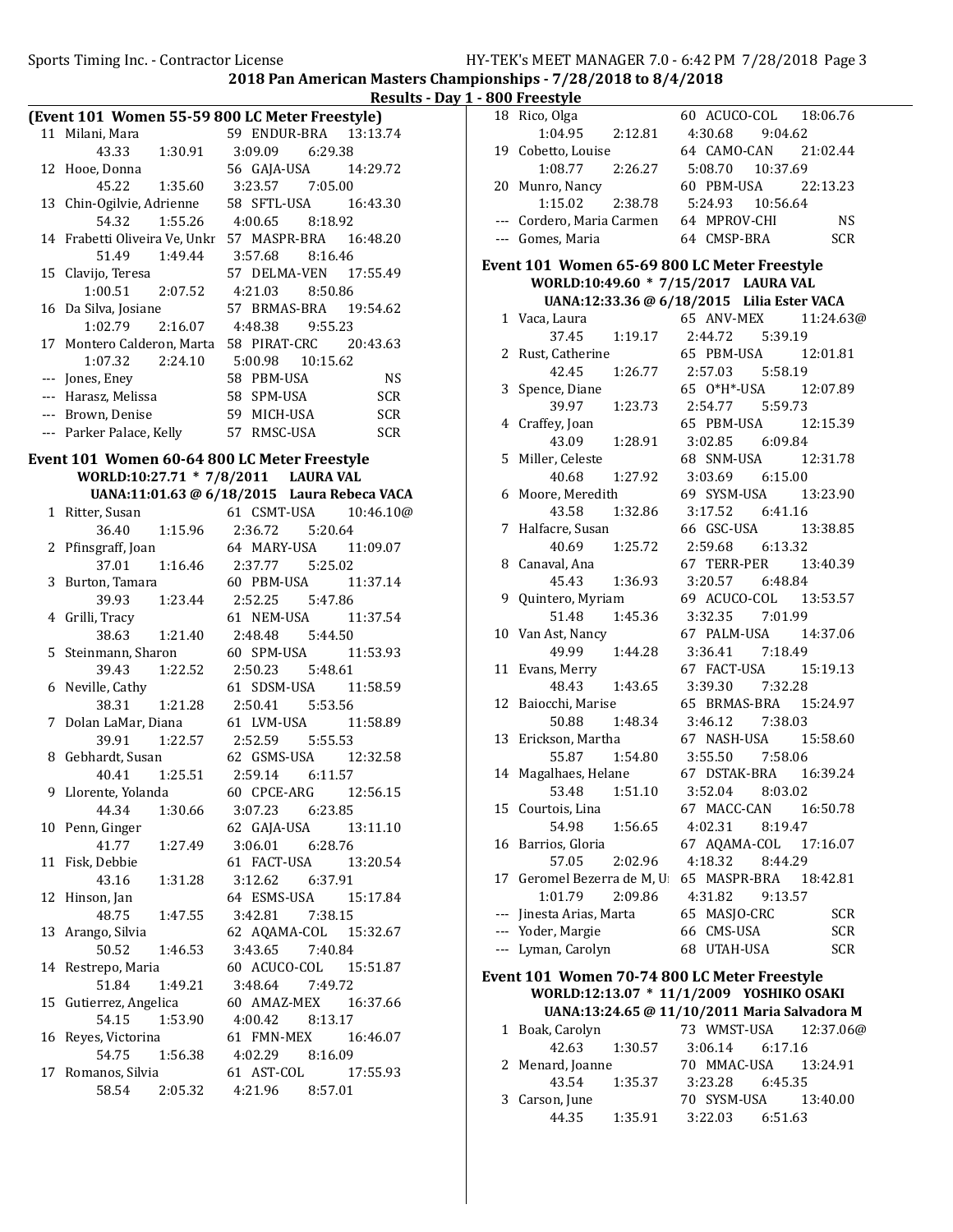Sports Timing Inc. - Contractor License **HY-TEK's MEET MANAGER 7.0 - 6:42 PM 7/28/2018** Page 4

2018 Pan American Masters Championships - 7/28/2018 to 8/4/2018

<u>.</u><br>Day 1 - 8

|   |                          |               | Results - D                                                                                                                      |
|---|--------------------------|---------------|----------------------------------------------------------------------------------------------------------------------------------|
|   |                          |               | (Event 101 Women 70-74 800 LC Meter Freestyle)                                                                                   |
|   | 4 Shoenberger, Linda     |               | 71 TAM-USA<br>14:16.23                                                                                                           |
|   |                          |               |                                                                                                                                  |
|   |                          |               | 49.67   1:41.70   3:28.46   7:03.90<br>5   Aguzzoli, Juliana   71   GNU-BRA   20:47.65<br>1:11.22   2:28.01   5:09.65   10:22.49 |
|   |                          |               |                                                                                                                                  |
|   |                          |               | Event 101 Women 75-79 800 LC Meter Freestyle                                                                                     |
|   |                          |               | WORLD:12:58.94 * 10/22/2006 JANE ASHER                                                                                           |
|   |                          |               | UANA:14:20.52 @ 6/18/2015 Maria Salvadora M                                                                                      |
|   | 1 Katz, Jane             |               | 75 AGUA-USA 14:47.33                                                                                                             |
|   |                          | 49.21 1:44.72 | 3:35.83 7:20.44                                                                                                                  |
|   | 2 Penna, Maria           |               | 79 GRES-BRA  15:42.45                                                                                                            |
|   |                          |               | 53.03 1:50.77 3:49.19 7:45.78                                                                                                    |
|   | 3 Stephens, Marylou      |               | 76 GAJA-USA 18:28.82                                                                                                             |
|   |                          |               |                                                                                                                                  |
|   | 4 Manheim, Lucy          |               | 76 RMST-USA 18:35.43                                                                                                             |
|   |                          |               | $1:06.49$ $2:15.58$ $4:36.95$ $9:19.03$                                                                                          |
|   | 5 Miller, Jan            |               | 75 SYSM-USA 20:30.92                                                                                                             |
|   |                          |               | $1:08.11 \qquad 2:23.27 \qquad 4:57.79 \qquad 10:09.24$                                                                          |
|   | 6 Bradley, Marianne      |               | 75 FACT-USA 21:38.64                                                                                                             |
|   | 1:08.19                  |               | $2:23.66$ $5:06.08$ $10:35.95$                                                                                                   |
|   | 7 Weston, Frances        |               | 78 MARY-USA 22:14.01                                                                                                             |
|   |                          |               | $1:17.22$ $2:38.39$ $5:28.45$ $11:14.00$                                                                                         |
|   |                          |               | Event 101 Women 80-84 800 LC Meter Freestyle                                                                                     |
|   |                          |               | WORLD:13:51.21 * 1/29/2011 JANE ASHER                                                                                            |
|   |                          |               | UANA:19:04.20 @ 6/18/2015 Rosaura HERNANDEZ                                                                                      |
|   |                          |               | 1 Busch Herrera, Eliana 84 HAHAV-CHI 19:39.28                                                                                    |
|   |                          |               | 2:04.93  4:30.42  9:36.82                                                                                                        |
|   |                          |               |                                                                                                                                  |
|   |                          |               | 2 Henderson, Martha 82 FACT-USA 19:46.18<br>1:07.67 2:22.03 4:52.00 9:59.07<br>3 Aenlle. Irma 81 DAA-ARG 20:46.65                |
|   | 3 Aenlle, Irma           |               | 81 DAA-ARG 20:46.65                                                                                                              |
|   |                          |               | 1:07.56 2:23.88 5:01.17 10:18.94                                                                                                 |
|   |                          |               | Event 101 Women 85-89 800 LC Meter Freestyle                                                                                     |
|   |                          |               | WORLD:14:27.71 * 4/1/2016 JANE ASHER                                                                                             |
|   |                          |               | UANA:17:10.20 @ 6/12/2013 Betty LORENZI                                                                                          |
|   | 1 Campbell, Joan         |               | 88 FACT-USA 22:18.70                                                                                                             |
|   |                          |               | 1:13.85  2:40.50  5:32.32  11:13.43                                                                                              |
|   |                          |               |                                                                                                                                  |
|   |                          |               | Event 102 Men 18-24 800 LC Meter Freestyle                                                                                       |
|   | 1 Arevalo Encinas, Jaime |               | 24 MBI-BOL<br>9:33.24                                                                                                            |
|   | 31.22                    | 1:05.08       | 2:15.72 4:39.55                                                                                                                  |
|   | 2 Cullell, Jose<br>37.15 |               | 23 PIRAT-CRC<br>11:25.06                                                                                                         |
|   |                          | 1:14.60       | 2:35.52<br>5:28.53                                                                                                               |
|   |                          |               | Event 102 Men 25-29 800 LC Meter Freestyle                                                                                       |
|   |                          |               | WORLD: 8:24.67 * 6/29/1997 ALEX KOSTICH                                                                                          |
|   |                          |               | UANA: 9:17.84 @ 6/18/2015 Juan Esteban TRIA                                                                                      |
|   | 1 Quinteros, Gonzalo     |               | 26 DAA-ARG<br>9:41.08                                                                                                            |
|   | 31.55                    | 1:06.79       | 2:19.44<br>4:46.26                                                                                                               |
| 2 | Magazine, Andrew         |               | 28 SKY-USA<br>10:02.02                                                                                                           |
|   | 32.34                    | 1:08.34       | 4:56.96<br>2:23.47                                                                                                               |
|   | 3 Stiles, David          |               | 28 SPM-USA<br>10:03.97                                                                                                           |
|   | 32.98                    | 1:10.42       | 2:26.17 4:58.55                                                                                                                  |
|   | 4 Agudelo, Jorge         |               | 27 ACUCO-COL 10:05.49                                                                                                            |
|   | 31.00                    | 1:04.67       | 4:50.90<br>2:16.83                                                                                                               |
| 5 | Gerard, William          |               | 26 CONN-USA<br>10:08.13                                                                                                          |
|   | 32.81                    | 1:09.57       | 2:25.76 5:00.66                                                                                                                  |

|    | <b>800 Freestyle</b>                       |                                             |  |
|----|--------------------------------------------|---------------------------------------------|--|
|    | 6 Santos, Alfredo                          | 28 SPORT-MEX 10:09.98                       |  |
|    | 34.44<br>1:11.88                           | 2:28.80<br>5:03.40                          |  |
|    | 7 Dominguez Gallego, Seba                  | 28 DELV-COL<br>10:15.49                     |  |
|    | 31.69<br>1:07.19                           | 2:20.11 4:52.63                             |  |
|    | 8 Galvis Jaramillo, Diego                  | 27 AQAMA-COL 10:19.55                       |  |
|    | 32.87 1:08.60                              | 2:23.81   5:00.04                           |  |
|    | 9 Daltorio, Robert                         | 26 ROSE-USA<br>10:48.45                     |  |
|    | 34.78<br>1:13.67                           | 2:35.49   5:21.62                           |  |
|    | 10 Angulo Gaucherand, Luis                 | 29 MASJO-CRC<br>13:48.47                    |  |
|    | 1:35.53                                    | 6:53.55                                     |  |
|    | --- Molina, Alvaro                         | 29 CCMA-COL<br><b>DNF</b>                   |  |
|    | Did not finish                             |                                             |  |
|    | 38.49<br>1:24.46                           | 3:10.48<br>6:52.04                          |  |
|    |                                            |                                             |  |
|    | Event 102 Men 30-34 800 LC Meter Freestyle |                                             |  |
|    |                                            | WORLD: 8:08.53 * 3/11/2012 JAN WOLFGARTEN   |  |
|    |                                            | UANA: 9:08.33 @ 11/10/2011 Patrick WALLANCE |  |
|    | 1 Arredondo Gomez, Julio 30 SPORT-MEX      | 9:08.50                                     |  |
|    | 1:02.28                                    | 2:10.69<br>4:30.67                          |  |
|    | 2 Silva, Vinicius                          | 30 PRAIA-BRA<br>9:27.12                     |  |
|    | 32.25                                      | 1:07.15 2:17.51<br>4:38.78                  |  |
|    | 3 de Oliveira, Thiago                      | 10:16.54<br>32 CV-BRA                       |  |
|    | 1:12.26<br>34.01                           | 2:29.76<br>5:05.37                          |  |
|    | 4 Cuellar, Sebastian                       | 34 SFTL-USA<br>10:24.71                     |  |
|    | 33.77<br>1:11.97                           | 2:30.29   5:10.49                           |  |
|    | 5 Nepote, Exequiel                         | 32 YMCA-ARG 10:37.68                        |  |
|    | 1:13.18<br>34.88                           | 2:32.86 5:14.86                             |  |
| 6  | Duguay, Robert                             | 33 CONN-USA<br>10:57.73                     |  |
|    | 37.54<br>1:18.35                           | 2:41.90<br>5:30.33                          |  |
| 7  | Rodriguez, Eddy                            | 32 FENIX-DOM 11:02.46                       |  |
|    | 34.34 1:12.97                              | 2:32.98 5:20.81                             |  |
|    | 8 Corredor, Oscar                          | 33 UC14-USA 11:45.51                        |  |
|    | 37.49 1:18.65                              | 2:46.19   5:47.89                           |  |
| 9  | Roccia, Edson                              | 31 ACMSP-BRA 12:27.28                       |  |
|    | 1:27.69<br>41.39                           | 3:04.24<br>6:14.92                          |  |
| 10 | Olguin Ruiz, Jorge                         | 30 URIOS-MEX<br>12:34.71                    |  |
|    | 39.00<br>1:21.72                           | 2:56.22<br>6:09.30                          |  |
|    | 11 De Lima Junior, Lourival                | 34 BRMAS-BRA<br>13:06.79                    |  |
|    | 39.61 1:27.32                              | 3:04.79 6:24.67                             |  |
|    | Barbero, Matias                            | 30 UC14-USA<br>SCR                          |  |
|    | Event 102 Men 35-39 800 LC Meter Freestyle |                                             |  |
|    |                                            | WORLD: 8:18.44 * 3/10/2012 PETAR STOYCHEV   |  |
|    |                                            | UANA: 8:35.29 @ 11/10/2011 Gustavo TEIXEIRA |  |
|    | 1 Virgil, Jeremy                           | 39 CONN-USA<br>9:10.78                      |  |
|    | 1:06.39<br>31.69                           | 2:16.41<br>4:36.37                          |  |
| 2  | Hoffmann, Juliano                          | 39 DAMM-USA<br>9:46.41                      |  |
|    | 33.75<br>1:09.40                           | 4:50.92<br>2:22.22                          |  |
|    | 3 Malik, Michael                           | 37 PALM-USA<br>9:49.29                      |  |
|    |                                            |                                             |  |

35.09 1:11.62 2:26.41 4:55.87 4 Strahota, Jeffrey 38 UMAC-USA 9:56.67

30.52 1:05.15 2:19.01 4:50.98 6 10:00.99 Roper, Matt 37 DAM-USA 34.54 1:12.64 2:30.35 5:04.32 7 10:10.60 Nieto, Manuel 38 SKY-USA 32.45 1:10.27 2:25.77 5:02.03

38 YCFM-USA 9:57.08

32.16 1:08.10 2:23.08 4:54.53<br>5 Kloppe, William 38 YCFM-USA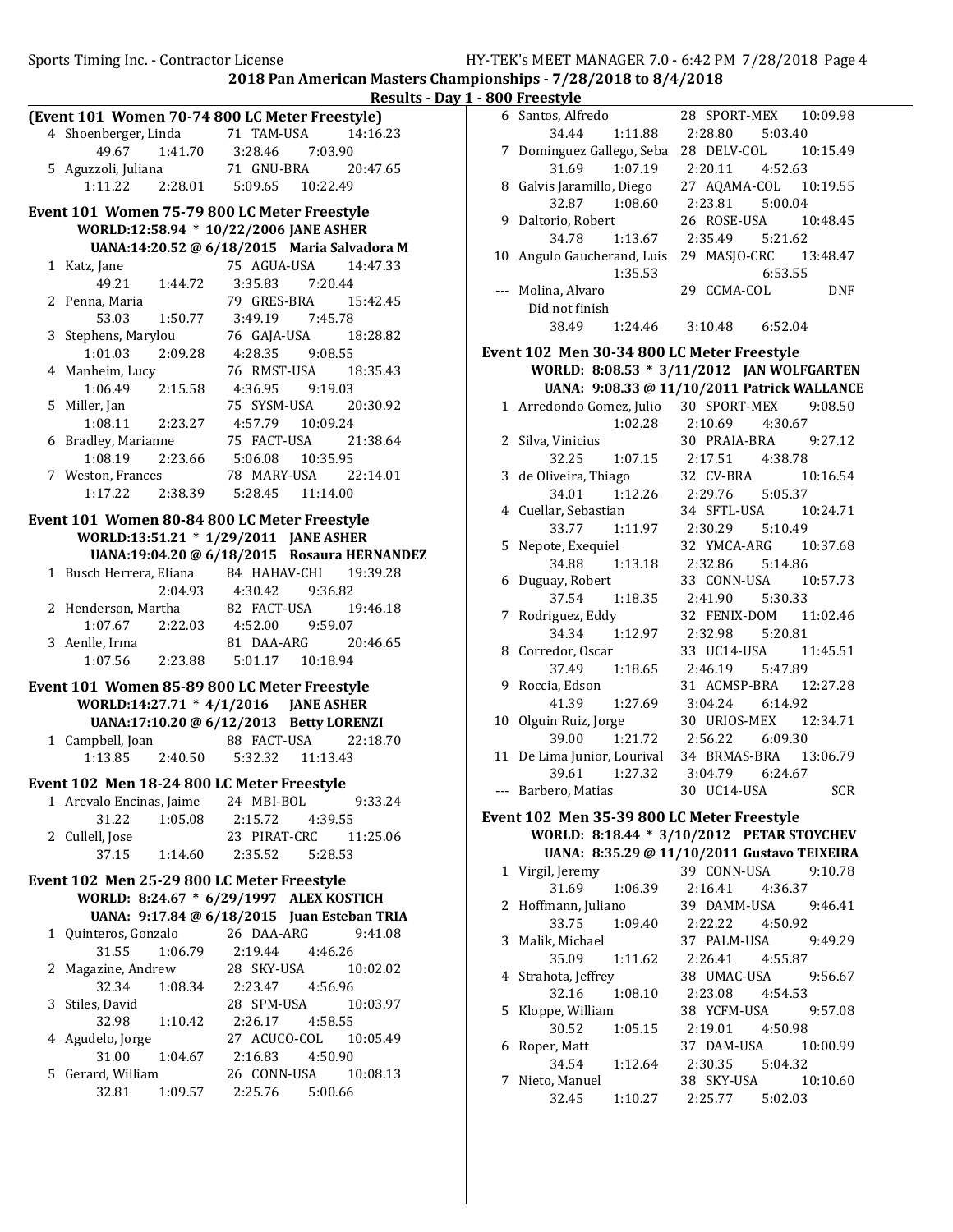2018 Pan American Masters Championships - 7/28/2018 to 8/4/2018 Results - Day 1 - 800 Freestyle

|   | (Event 102 Men 35-39 800 LC Meter Freestyle)    |                                  |  |                     |  |                       |
|---|-------------------------------------------------|----------------------------------|--|---------------------|--|-----------------------|
| 8 | Rivera, Jorge 39 PRM-PUR 10:12.51               |                                  |  |                     |  |                       |
|   |                                                 | 33.36 1:10.10 2:26.64 5:03.61    |  |                     |  |                       |
|   | 9 Billingsley, Patrick 38 PBM-USA 10:18.71      |                                  |  |                     |  |                       |
|   |                                                 | 33.91  1:10.91  2:27.15  5:03.44 |  |                     |  |                       |
|   | 10 Fuentes, Julio                               |                                  |  | 36 KSS-USA 10:23.06 |  |                       |
|   |                                                 | 33.02 1:08.05 2:21.25 4:58.04    |  |                     |  |                       |
|   | 11 Ledesma, Hugo                                |                                  |  |                     |  | 38 MR-ARG 10:34.18    |
|   |                                                 | 34.66 1:13.08 2:31.88 5:13.10    |  |                     |  |                       |
|   | 12 Campos Salazar, Manuel 38 MASTE-CRC 10:46.74 |                                  |  |                     |  |                       |
|   |                                                 | 35.48 1:15.62                    |  | 2:37.29 5:20.73     |  |                       |
|   | 13 Lopez, Andres                                |                                  |  |                     |  | 39 REGAT-ECU 10:59.78 |
|   |                                                 | 34.62 1:12.72                    |  | 2:32.12 5:18.46     |  |                       |
|   | 14 Zaccaro, Luciano                             |                                  |  |                     |  | 38 ETAND-ARG 11:02.87 |
|   |                                                 | 34.20 1:11.57 2:31.59 5:19.12    |  |                     |  |                       |
|   | 15 Olguin Ruiz, Luis                            |                                  |  |                     |  | 35 URIOS-MEX 11:25.54 |
|   |                                                 | 38.65 1:20.28                    |  | 2:45.18 5:36.25     |  |                       |
|   | 16 Romero, Arturo                               |                                  |  | 38 DN-DOM 12:34.70  |  |                       |
|   |                                                 | 38.17 1:20.74                    |  | $2:50.81$ $5:59.40$ |  |                       |
|   | 17 Chavarria, Luis                              |                                  |  |                     |  | 38 CROL-CRC 12:41.25  |
|   |                                                 | 43.27 1:30.40 3:07.86 6:21.59    |  |                     |  |                       |
|   | ---   Velásquez Martínez, Iván    36   DELV-COL |                                  |  |                     |  | SCR                   |
|   | $1400 \text{ N}$                                |                                  |  |                     |  |                       |

Event 102 Men 40-44 800 LC Meter Freestyle WORLD: 8:36.41 \* 5/25/2016 SAMUELE PAMPANA UANA: 9:14.86 @ 11/10/2011 Alejandro MORENO 1 9:01.44@ Christensen, Eric 44 BDO-USA 30.42 1:04.03 2:12.58 4:30.22 2 Dutra, Breno 40 AQUAF-BRA 9:28.81 31.90 1:07.35 2:17.96 4:40.52 3 Miller, Matt 41 OREG-USA 9:50.06 34.49 1:11.13 2:25.09 4:53.71 4 10:10.96 Decker, John 44 GS-USA 33.76 1:11.15 2:27.46 5:02.38 5 Mora, Eduardo 40 ELMIL-CRC 10:11.84 34.43 1:12.18 2:28.56 5:04.37 6 10:13.41 Carli, Marcelo 42 TTC-BRA 32.41 1:08.66 2:24.96 5:02.39 7 10:16.03 Hatch, Eric 44 SNM-USA 34.65 1:12.06 2:29.83 5:05.65 8 Sugisawa, Takashi 40 AQUAS-ESA 10:37.59 35.82 1:15.11 2:35.02 5:15.81 9 Mortara, Hector 44 CACBA-ARG 10:47.45 34.26 1:12.70 2:31.45 5:13.81 10 Farfán, Freddy 42 CAMEC-ECU 11:02.22 35.59 1:14.94 2:36.81 5:25.38 11 Saenz, Nelson 44 AQAMA-COL 11:08.50 35.05 1:14.29 2:37.17 5:26.42 12 Genton, Eduardo 42 RKF-BRA 11:18.21 35.33 1:15.21 2:39.15 5:30.98 13 Mutis, Cesar 42 AQRLS-COL 11:18.67 34.93 1:15.03 2:38.35 5:33.48 14 Caballero, Hector Negro 44 PAR-PAR 11:28.11 36.44 1:18.90 2:46.01 5:38.25 15 12:32.94 Ferron, Adriano 44 DAA-ARG 40.43 1:25.50 2:59.49 6:10.39 --- Albino, Jorge 43 CC-BRA SCR

|     | --- Oviedo, Juan                                                                        | 40 ANV-MEX            | <b>SCR</b>               |
|-----|-----------------------------------------------------------------------------------------|-----------------------|--------------------------|
|     | --- Martinez, Juan                                                                      | 43 SFTL-USA           | <b>SCR</b>               |
|     |                                                                                         |                       |                          |
|     | Event 102 Men 45-49 800 LC Meter Freestyle                                              |                       |                          |
|     | WORLD: 8:40.79 * 8/10/2015 FABIO CALMASINI<br>UANA: 9:51.38 @ 9/3/2007 Carlos DOLABELLA |                       |                          |
| 1   |                                                                                         | 49 UNIDO-CHI 9:31.30@ |                          |
|     | Tapia, Miguel<br>1:07.59<br>31.94                                                       | 2:20.08<br>4:44.88    |                          |
| 2   | Rodriguez, Ramses                                                                       | 46 SYSM-USA           | 9:34.18                  |
|     | 32.43<br>1:07.92                                                                        | 4:46.04<br>2:20.63    |                          |
| 3   | Aragao, Antonio                                                                         | 46 BRMAS-BRA          | 9:44.95                  |
|     | 31.64<br>1:06.04                                                                        | 2:17.88 4:46.40       |                          |
| 4   | Rasmussen, Gregory                                                                      | 48 MUSK-CAN           | 10:03.72                 |
|     | 1:09.46<br>32.72                                                                        | 2:26.02<br>4:59.09    |                          |
| 5   | Rubacky, Mark                                                                           | 49 NCMS-USA           | 10:10.61                 |
|     | 34.53<br>1:11.89                                                                        | 2:28.53<br>5:03.67    |                          |
| 6   | Broglio, Mike                                                                           | 47 NEM-USA            | 10:13.33                 |
|     | 35.41<br>1:12.38                                                                        | 2:27.33 5:00.25       |                          |
| 7   | Farrell, Andrew                                                                         | 48 YCFM-USA           | 10:17.08                 |
|     | 34.27<br>1:10.70                                                                        | 2:27.59<br>5:02.68    |                          |
| 8   | Vieira, Augusto                                                                         | 46 BRMAS-BRA          | 10:25.53                 |
|     | 34.55<br>1:12.84                                                                        | 2:31.50 5:10.55       |                          |
| 9   | Gornto, Donald                                                                          | 47 SPCO-USA           | 10:29.31                 |
|     | 34.69<br>1:12.97                                                                        | 2:31.21<br>5:10.84    |                          |
| 10  | Labriola, Rogerio                                                                       | 47 MTC-BRA            | 10:31.89                 |
|     | 32.89<br>1:09.16                                                                        | 2:27.48<br>5:07.93    |                          |
| 11  | Tujo, Christian                                                                         | 47 OREG-USA           | 10:51.09                 |
|     | 36.55<br>1:16.13                                                                        | 2:38.01 5:24.52       |                          |
| 12  | Poitevin, Andre                                                                         | 46 GNU-BRA            | 11:01.62                 |
|     | 35.82<br>1:15.45                                                                        | 2:37.95<br>5:25.46    |                          |
| 13  | Schmaltz, Joel                                                                          | 48 GSMS-USA           | 12:30.14                 |
|     | 37.10<br>1:18.66                                                                        | 2:47.68<br>5:56.17    |                          |
| 14  | Jimenez Viquez, Horacio                                                                 | 49 NN-CAN             | 13:03.37                 |
|     | 40.11<br>1:24.57                                                                        | 2:59.35 6:19.15       |                          |
|     | 15 Calvo Zuñiga, Ruben                                                                  | 47 DELV-COL           | 14:55.88                 |
|     | 47.04<br>1:39.04                                                                        | 49 BRMAS-BRA          |                          |
|     | --- Moraes, Marco Antonio<br>--- Lopez, Luis                                            | 47 AQAMA-COL          | <b>SCR</b><br><b>SCR</b> |
|     | --- Lucero, Michael                                                                     | 48 GRA-USA            | <b>SCR</b>               |
| --- | Comba, Facundo                                                                          | CENSO-MEX<br>46       | <b>SCR</b>               |
|     |                                                                                         |                       |                          |
|     | Event 102 Men 50-54 800 LC Meter Freestyle                                              |                       |                          |
|     | WORLD: 8:55.05 * 7/31/2010 MARCUS MATTIOLI                                              |                       |                          |
|     | UANA: 8:57.17 @ 11/10/2011 Marcus LABORNE MA                                            |                       |                          |
| 1   | Granger, Nicolas                                                                        | 51 ROSE-USA           | 9:19.76                  |

|   | 1 Granger, Nicolas       |         | 51 ROSE-USA          |         | 9:19.76  |
|---|--------------------------|---------|----------------------|---------|----------|
|   | 30.98 1:04.83            |         | 2:14.27 4:34.90      |         |          |
|   | 2 Campbell, Marshall     |         | 53 RIDG-USA          |         | 10:03.68 |
|   | 34.04                    | 1:11.92 | 2:28.24              | 5:02.09 |          |
|   | 3 Mayall, Randy          |         | 52 BUMS-USA 10:20.12 |         |          |
|   | 33.76 1:12.17            |         | 2:31.80 5:10.20      |         |          |
|   | 4 LeClair, David         |         | 51 SPM-USA           |         | 10:27.36 |
|   | 34.98 1:13.78            |         | 2:32.39 5:10.83      |         |          |
|   |                          |         |                      |         |          |
|   | 5 Garcia Carranza, Jaime |         | 54 CRCC-CRC 10:29.64 |         |          |
|   | 34.92                    | 1:13.81 | $2:33.40$ $5:14.55$  |         |          |
|   | 6 Borton, Dan            |         | 50 ROSE-USA 10:35.87 |         |          |
|   | 34.79                    | 1:13.29 | 2:33.84 5:18.11      |         |          |
| 7 | Mejia, Juan              |         | 53 SDCC-DOM 10:53.56 |         |          |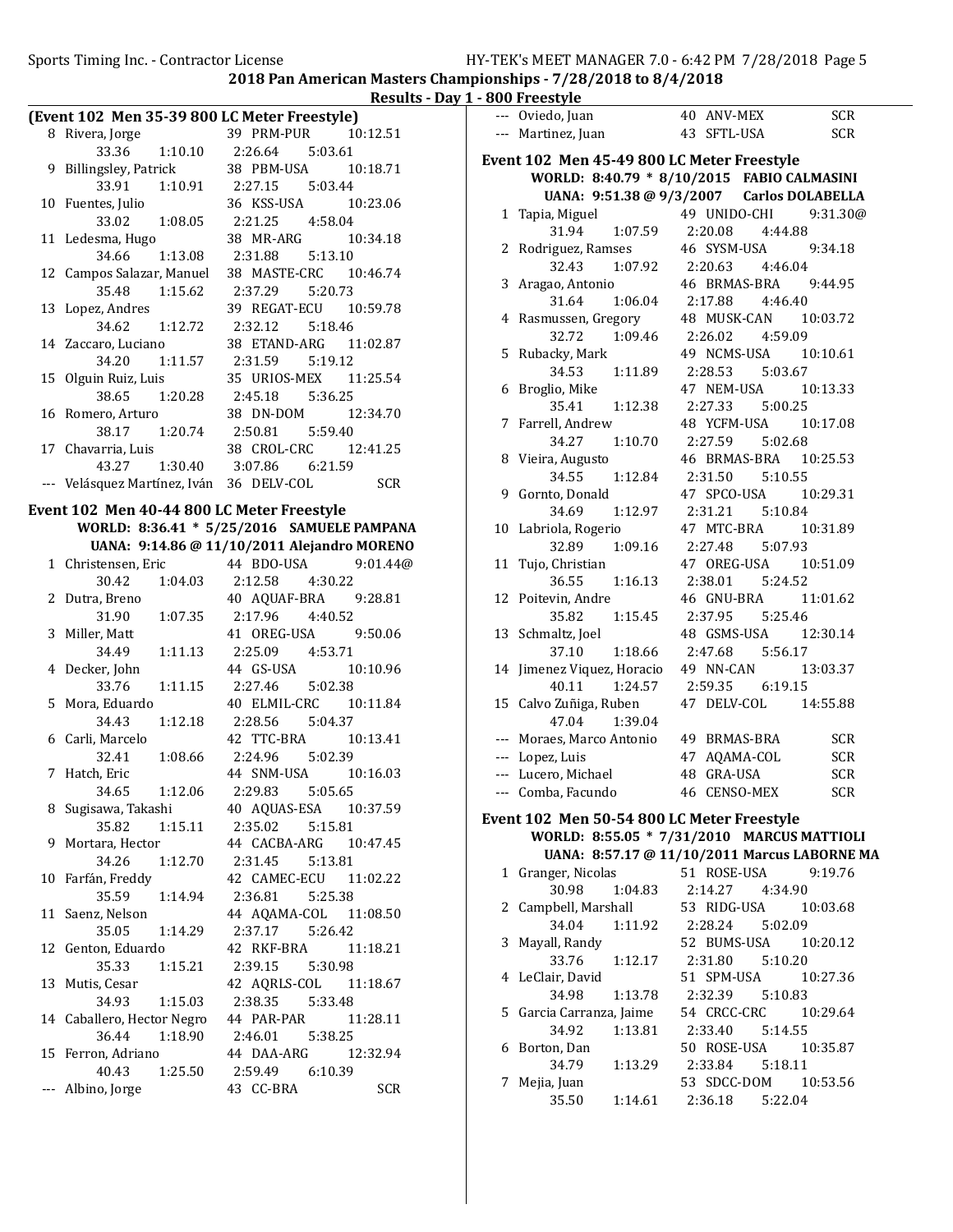|    |                       |                 |                                                                                                                                                        | Results - L |
|----|-----------------------|-----------------|--------------------------------------------------------------------------------------------------------------------------------------------------------|-------------|
|    |                       |                 | (Event 102 Men 50-54 800 LC Meter Freestyle)                                                                                                           |             |
|    | 8 Koontz, Ken         |                 | 52 LTMS-USA 11:15.41                                                                                                                                   |             |
|    |                       |                 | $37.02 \qquad 1:17.22 \qquad 2:40.57 \qquad 5:30.50$                                                                                                   |             |
|    | 9 Tisdale, David      |                 | 50 UC14-USA   11:53.11                                                                                                                                 |             |
|    |                       |                 | ale, David<br>38.42 1:19.74 2:47.16 5:45.98<br>a, Luis 52 PAR-PAR 1                                                                                    |             |
|    | 10 Movia, Luis        |                 | 52 PAR-PAR 11:57.88                                                                                                                                    |             |
|    |                       |                 | $39.35$ 1:22.93 2:51.43 5:53.15                                                                                                                        |             |
|    | 11 Neto, Renato       |                 | 53 BRMAS-BRA 12:48.20                                                                                                                                  |             |
|    | 43.77                 |                 |                                                                                                                                                        |             |
| 12 | Summers, Scott        |                 | 51 EMSC-CAN 12:51.17                                                                                                                                   |             |
|    | 39.39                 |                 | 1:28.83 3:07.47 6:23.14                                                                                                                                |             |
|    | 13 da Silva, Valberto |                 | 51 BRMAS-BRA 13:53.48<br>lva, Valberto 51 BRMAS-BRA 1<br>42.54 1:30.47 3:13.45 6:46.55<br>Paul 50 NCMS-USA                                             |             |
|    |                       |                 |                                                                                                                                                        |             |
|    | --- Kern, Paul        |                 | 50 NCMS-USA                                                                                                                                            | <b>SCR</b>  |
|    | --- Valdivia, Ricardo |                 | 54 GRSC-USA                                                                                                                                            | <b>SCR</b>  |
|    | --- Rossi, Luis       |                 | 52 CFA-ARG                                                                                                                                             | <b>SCR</b>  |
|    | --- Damha, Mario      |                 | 50 OKUDA-BRA                                                                                                                                           | <b>SCR</b>  |
|    |                       |                 |                                                                                                                                                        |             |
|    |                       |                 | Event 102 Men 55-59 800 LC Meter Freestyle                                                                                                             |             |
|    |                       |                 | WORLD: 9:00.09 * 7/24/2009 MICHAEL MANN                                                                                                                |             |
|    |                       |                 | UANA:10:06.58 @ 11/10/2011 Joel KRIGER                                                                                                                 |             |
|    | 1 Perez, Arnaldo      |                 | 56 CMPR-PUR                                                                                                                                            | 9:19.44@    |
|    | 32.08                 |                 | 1:06.62  2:17.18  4:38.20<br>55  MICH-USA  9:23.61                                                                                                     |             |
|    | 2 Anderson, Tony      |                 |                                                                                                                                                        |             |
|    |                       |                 | 33.21 1:08.66 2:20.80 4:44.14<br>e. Len 55 TOMS-CAN 9                                                                                                  |             |
|    | 3 Gushe, Len          |                 | 55 TOMS-CAN 9:53.27                                                                                                                                    |             |
|    | 34.01                 |                 | 1:11.04  2:26.39  4:57.31                                                                                                                              |             |
|    | 4 Brancamp, David     |                 | 57 SNM-USA   10:24.84                                                                                                                                  |             |
|    |                       |                 | 34.65   1:12.66   2:30.18   5:07.30                                                                                                                    |             |
|    |                       |                 | 5 Tirocchi, Vincenzo 55 CFA-ARG 10:42.60                                                                                                               |             |
|    |                       |                 | 38.45 1:17.12 2:36.72 5:18.66<br>6 De La Torre, Guillermo 57 AQRLS-COL 10:45.49<br>34.88 1:13.39 2:33.11 5:17.54<br>7 Endres, Paul 55 WCM-USA 11:03.16 |             |
|    |                       |                 |                                                                                                                                                        |             |
|    |                       |                 |                                                                                                                                                        |             |
|    | 7 Endres, Paul        |                 | 55 WCM-USA 11:03.16                                                                                                                                    |             |
|    | 37.50                 |                 | 1:18.78  2:43.89  5:31.56                                                                                                                              |             |
|    | 8 Denault, Charles    |                 | 55 SYSM-USA 11:11.66                                                                                                                                   |             |
|    | 38.07                 |                 | 1:20.10  2:45.81  5:36.68                                                                                                                              |             |
|    | 9 Barros, Sebastian   |                 |                                                                                                                                                        |             |
|    | 35.92                 |                 | astian 55 BRMAS-BRA 11:15.36<br>1:15.82 2:40.00 5:33.56                                                                                                |             |
|    |                       |                 | 10 Arguelles, Ramon 59 ACUCO-COL 12:27.74                                                                                                              |             |
|    | 37.74                 | 1:20.16         | 2:52.58 6:05.38                                                                                                                                        |             |
| 11 | Schick, David         |                 | 56 YCFM-USA                                                                                                                                            | 13:33.65    |
|    | 35.27                 | 1:29.26         | 3:07.92<br>6:32.84                                                                                                                                     |             |
|    | --- Valencia, Jose    |                 | 55 DELV-COL                                                                                                                                            | <b>SCR</b>  |
|    | --- Mahaffey, Don     |                 | 58 COOG-USA                                                                                                                                            | <b>SCR</b>  |
|    | --- Gilyazov, Rinat   |                 | 59 DYNAM-RUS                                                                                                                                           | SCR         |
|    |                       |                 | Event 102 Men 60-64 800 LC Meter Freestyle                                                                                                             |             |
|    |                       |                 | WORLD: 9:35.50 * 8/12/2012 JIM MCCONICA                                                                                                                |             |
|    |                       |                 | UANA:10:26.72 @ 11/10/2011 Richard B. WALKER                                                                                                           |             |
| 1  | Madruga, Djan         |                 | 60 DJAN-BRA                                                                                                                                            | 9:43.22@    |
|    | 33.02                 | 1:09.41         | 2:22.45<br>4:49.03                                                                                                                                     |             |
|    | 2 Callahan, Jim       |                 | 61 NAM-USA                                                                                                                                             | 10:04.79    |
|    | 35.35                 | 1:13.43 2:29.63 | 5:03.08                                                                                                                                                |             |
| 3  | Kannegieser, Robert   |                 | 61 FINS-USA                                                                                                                                            | 10:09.37    |
|    | 34.34                 | 1:11.82         | 2:29.44<br>5:04.27                                                                                                                                     |             |
| 4  | Ritter, James         |                 | 62 CSMT-USA                                                                                                                                            | 10:12.39    |
|    | 32.08                 | 1:07.58         | 2:20.38 4:44.69                                                                                                                                        |             |
|    |                       |                 |                                                                                                                                                        |             |

| Results - Day 1 - 800 Freestyle |                                            |                                     |         |                                                      |
|---------------------------------|--------------------------------------------|-------------------------------------|---------|------------------------------------------------------|
|                                 |                                            | 5 Sanchez, Greg                     |         | 61 NCMS-USA 10:18.52                                 |
| 15.41                           |                                            | 35.53                               |         | 1:13.12  2:30.06<br>5:06.91                          |
|                                 |                                            | 6 Sisniega, Ivar                    |         | 60 SPORT-MEX 10:22.75                                |
| 53.11                           |                                            | 34.67                               |         | 1:12.92 2:31.33<br>5:08.71                           |
|                                 |                                            | 7 Fochios, Dean                     |         | 64 WMAC-USA 10:39.42                                 |
| 57.88                           |                                            | 35.11                               |         | 1:13.09 2:31.41<br>5:11.81                           |
|                                 |                                            | 8 Seibt, Andreas                    |         | 60 IM-USA<br>10:49.02                                |
| 18.20                           |                                            | 34.93                               |         | 1:13.64 2:34.00<br>5:15.86                           |
|                                 |                                            | 9 Damm Arnal, Arturo                |         | 61 SPORT-MEX 10:55.71                                |
| 51.17                           |                                            |                                     |         | 36.01  1:14.00  2:33.48  5:19.94                     |
|                                 |                                            | 10 Voll, Robert                     |         | 61 SFTL-USA<br>11:36.84                              |
| 53.48                           |                                            | 39.10                               |         | 1:21.64 2:49.43 5:46.58                              |
|                                 |                                            |                                     |         | 11 Freeman, Stephan 62 SPM-USA<br>12:01.47           |
| <b>SCR</b>                      |                                            | 39.73                               |         | 1:22.79  2:53.63  5:57.60                            |
| <b>SCR</b>                      |                                            |                                     |         | 12 Ramirez Barcenas, Carlos 64 ACUCO-COL 12:44.48    |
| <b>SCR</b>                      |                                            | 40.52                               | 1:25.81 | 3:00.87<br>6:14.79                                   |
| <b>SCR</b>                      |                                            | 13 Pontes, Jose Renato              |         | 61 YCFM-USA 13:07.03                                 |
|                                 |                                            | 45.52                               | 1:34.93 | 3:15.85<br>6:34.62                                   |
| <b>NN</b>                       |                                            | 14 Dias Jr, Hilton                  |         | 62 GNU-BRA<br>13:23.88                               |
|                                 |                                            | 41.89                               |         | 1:30.33 3:10.15<br>6:30.48                           |
|                                 |                                            |                                     |         | 15 Carvajal Cortez, Gilberto 61 TANI-CHI<br>14:06.76 |
| 19.44@                          |                                            | 46.26                               |         | 1:35.74 3:19.57 6:56.11                              |
| 23.61                           |                                            | 16 Duenas, Sergio                   |         | 61 JDP-ECU<br>14:24.55                               |
|                                 |                                            | 49.85                               |         | 1:44.54 3:35.58<br>7:15.70                           |
| 53.27                           |                                            | 17 Santos, Alejandro                |         | 64 SPORT-MEX 14:47.59                                |
|                                 |                                            |                                     |         | 1:33.23   3:23.97   7:13.95                          |
| 24.84                           |                                            | 18 Conlon, Mark                     |         | 62 IM-USA<br>17:28.81                                |
|                                 |                                            |                                     |         | 1:03.27  2:12.75  4:28.03  8:55.42                   |
| 42.60                           |                                            | 19 Miller, Jamie                    |         | 64 NCMS-USA 19:14.84                                 |
|                                 |                                            |                                     |         | 1:01.48 2:13.28 4:37.79 9:37.30                      |
| 15.49                           |                                            | --- Meisenheimer, Lucky 61 YCFM-USA |         | SCR                                                  |
|                                 |                                            | --- Fields, John                    |         | 62 RICE-USA<br><b>SCR</b>                            |
| 03.16                           |                                            |                                     |         | --- Wolfhagen, Niels 62 WMST-USA<br><b>SCR</b>       |
|                                 | Event 102 Men 65-69 800 LC Meter Freestyle |                                     |         |                                                      |
|                                 |                                            |                                     |         |                                                      |

# WORLD:10:11.30 \* 6/14/2015 JIM MCCONICA

UANA:10:37.34 @ 6/18/2015 Richard WALKER

|    |                                          |               | UANA:10:37.34 @ 6/18/2015 RICHARD WALKER |                     |                       |
|----|------------------------------------------|---------------|------------------------------------------|---------------------|-----------------------|
|    | 1 Ferroggiaro, Fred 65 TOC-USA 10:31.70@ |               |                                          |                     |                       |
|    |                                          |               | 36.97 1:16.59 2:36.71 5:17.33            |                     |                       |
|    | 2 Krauser, Larry 65 SCM-USA 10:32.42     |               |                                          |                     |                       |
|    |                                          |               | 35.94 1:15.83 2:36.60 5:18.21            |                     |                       |
|    | 3 Bright, David                          |               |                                          |                     | 65 NEM-USA 11:35.14   |
|    |                                          |               | 37.33 1:19.00 2:45.22 5:40.79            |                     |                       |
|    | 4 Glidden, Chip                          |               |                                          |                     | 68 MOVY-USA 12:00.00  |
|    |                                          | 41.39 1:26.40 |                                          | 2:57.07 5:58.28     |                       |
|    | 5 Jennings, Bob                          |               |                                          |                     | 65 FACT-USA 12:08.13  |
|    |                                          |               | 41.36 1:25.23 2:56.18 6:02.52            |                     |                       |
|    | 6 Weber, Gregory                         |               |                                          |                     | 65 GSMS-USA 12:59.15  |
|    |                                          | 38.81 1:24.20 |                                          | 3:02.16 6:21.80     |                       |
|    | 7 Walker, Allan                          |               |                                          |                     | 65 FACT-USA 14:00.03  |
|    |                                          | 42.13 1:29.84 |                                          | 3:10.66 6:43.55     |                       |
|    | 8 Dias, Paulo Emilio                     |               |                                          |                     | 65 BRMAS-BRA 16:06.19 |
|    |                                          | 51.06 1:49.57 |                                          | $3:50.03$ $7:57.01$ |                       |
| 9  | Boyle, Michael                           |               |                                          |                     | 67 GERM-USA 16:52.76  |
|    |                                          | 1:59.84       |                                          | $4:05.21$ $8:19.82$ |                       |
| 10 | Ortega, Luis                             |               |                                          |                     | 68 MAIQQ-CHI 19:02.00 |
|    | 56.52                                    |               | 2:03.62 4:25.36 9:16.30                  |                     |                       |
|    | --- Delair, Stan                         |               | 69 GAJA-USA                              |                     | <b>NS</b>             |